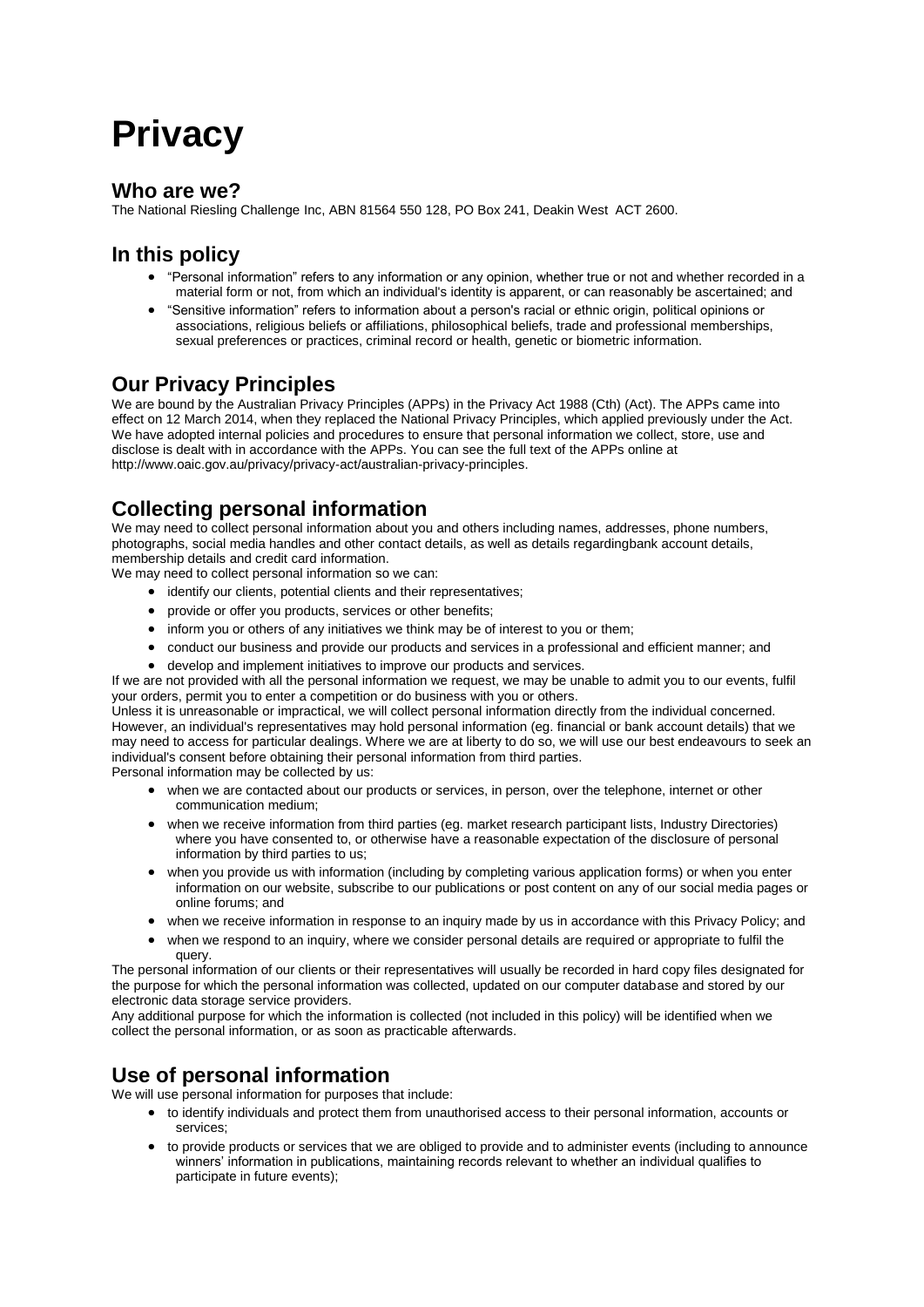- to assess individuals' eligibility to participate in competitions or access promotional offers;
- to provide and administer insurance cover obtained in connection with our events;
- to tailor our services to accommodate our clients' social, cultural and other individual requirements;
- $\bullet$  to improve our products or services;
- to inform you or others of our marketing initiatives;
- to derive or aggregate anonymous information from which individuals cannot be identified;
- to prevent or lessen a threat to a person's life or health;
- where disclosure is reasonably necessary for the establishment, exercise or defence of a legal or equitable claim;
- for the purpose for which it was collected, or for a related purpose (or a directly related purpose in the case of sensitive information);
- where the individual concerned would reasonably expect us to use the information; or
- for any other purpose, where an individual has consented to its use for that purpose.

#### **Disclosure of information**

Except where indicated above, we will not disclose personal information to a third party unless:

- $\bullet$  the disclosure is for a primary purpose for which the information was collected:
- the individual concerned has consented to the disclosure:
- the third party is our agent, sponsor, insurance provider, or contractor, in which case we will require them to disclose and to use the personal information only for the purpose for which it was disclosed;
- there are reasonable grounds to believe that disclosure is necessary to prevent or lessen a threat to your life or health or that of another person;
- the disclosure is reasonably necessary for the establishment, exercise or defence of a legal or equitable claim; or
- the disclosure is permitted, required or authorised by or under law.

#### **Information collected via our website**

To ensure we are meeting the needs and requirements of our website users, and to develop our online services, we may collect aggregated information by using cookies. Cookies are unique identification numbers like tags that are placed on the browser of our website users. The cookies do not in themselves identify users personally, but are linked back to a database record about them.

We may use cookies to track use of our website, and to compile statistics on visits to the site in an aggregated form and log anonymous information such as:

- the address of a user's server;
- a user's top level domain (such as .com or .au);
- the date and time of a user's visit;
- the pages a user accessed and downloaded;
- the search engine a user used;
- the type of browser that was used.

When a user visits our site a cookie may be placed on their machine. Where a user has visited us before, the cookie may be read each time they re-visit the site. We do not use this technology to access any other personal information of a user in our records and a user cannot be personally identified from a cookie.

If a user chooses not to have their browser accept cookies from our site, they are still able to view the text on their screens.

#### **Marketing**

We may use personal information to advise the individual concerned of new services and marketing initiatives that we think may be of interest to them. Those who prefer not to receive information about our services or seminars can contact our Secretariat and request to be removed from the relevant circulation list.

We will not disclose personal information to a third party to enable that party to direct market their products or services to an individual, unless that individual has expressly consented to that disclosure. We may require written confirmation of a request to be removed from our circulation list, for example where legislation requires us to provide particular communications to the individual concerned.

#### **Updating your information**

We ask that you tell us of any changes to the personal information we hold about you. You may notify our Secretariat at any time to request that your personal information is amended or updated. We will then take reasonable steps to correct the information in the manner requested.

If we consider that the personal information we retain does not require amendment, we will annotate the request on our files.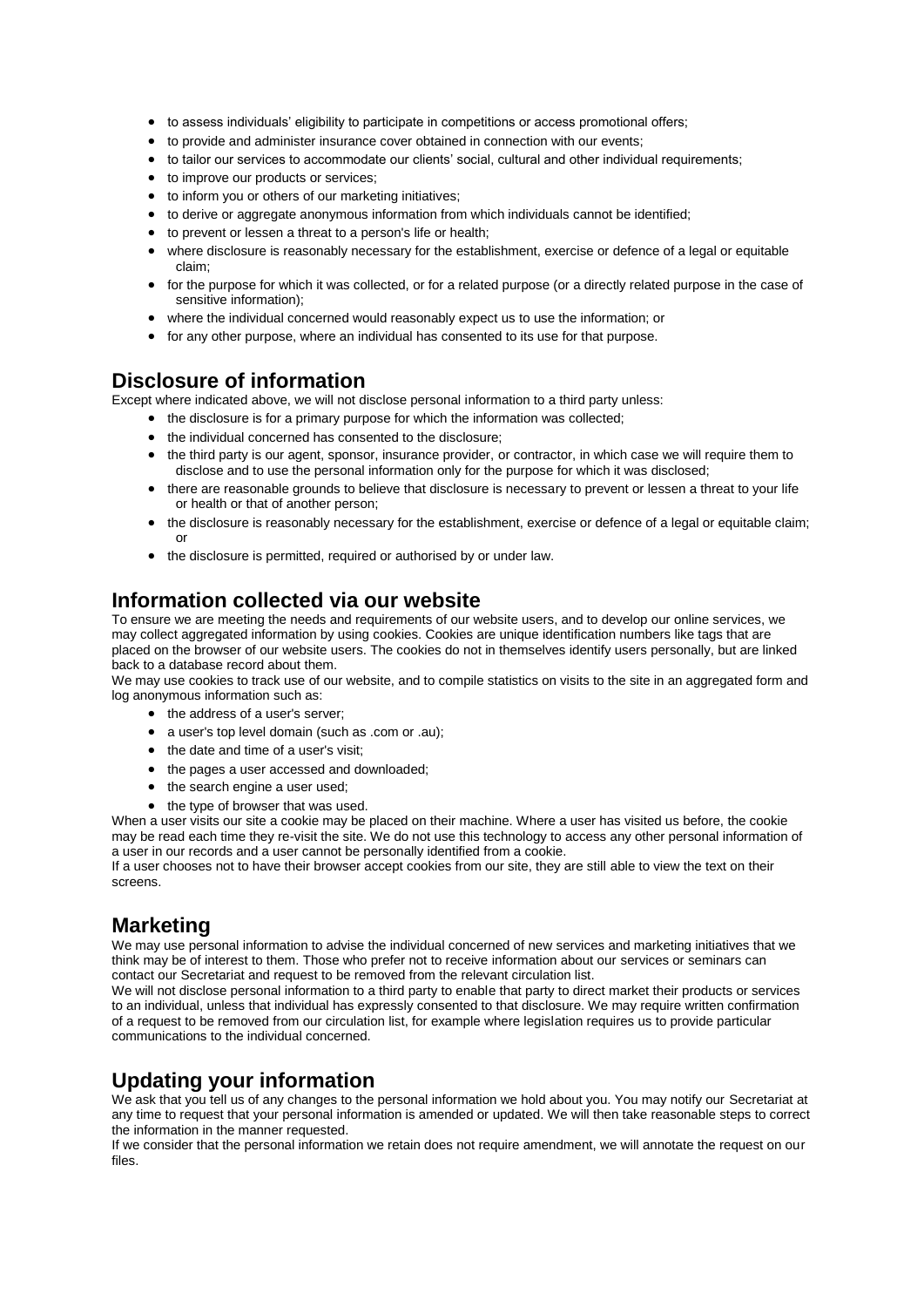# **Security**

The protection of personal information is a priority for us. All personal information we hold is dealt with in accordance with the APPs.

We are committed to maintaining:

- Safeguards to protect personal information against unauthorised use, disclosure, access, interference, modification, destruction and accidental loss.
- Industry standards for the security and protection of information. Personal information is stored securely and access is restricted to authorised personnel only. Our computer systems require access passwords and these are kept secure by our personnel.
- Internal policies on management of personal information and staff training to ensure compliance with these policies. All our staff are required to read this policy and understand their responsibilities regarding personal information.

#### **Destruction of records**

We will destroy or de-identify any personal information that we hold which is no longer needed for any purpose permitted by the APPs unless we are required by law to retain such personal information.

# **Access to personal information**

We will generally allow an individual access to any personal information that we hold about them on request - subject to any restrictions on access. We will try to give the individual concerned access in a form and manner that suits their needs. To request such access please contact our Secretariat.

## **Restrictions on access**

We are entitled to restrict access to personal information in accordance with the APPs. You may not be allowed access to personal information we hold where access would reveal evaluative information generated by us in connection with a commercially sensitive decision-making process. Instead, we may give you an explanation for the decision, rather than direct access to the information.

If we have given you such an explanation and you believe that direct access to the evaluative information is necessary to provide a reasonable explanation of the reasons for the decision, we will, at your request, review the decision. Personnel other than the original decision-maker will conduct the review.

Wherever direct access by you is impractical or inappropriate, we should consider together whether the use of a mutually agreed intermediary would allow sufficient access to meet both our needs and concerns.

Other instances where it may not be appropriate to provide you with access to the personal information we hold, include where:

- providing access would pose a serious and imminent threat to the life or health of any individual;
- $\bullet$  providing access would have an unreasonable impact upon the privacy of others;
- the request for access is frivolous or vexatious; or
- the information relates to an anticipated or existing legal dispute and disclosure would compromise our position or the position of others.

# **Changes to our policy**

We may update or change this policy. When we do so, we will publish the current policy on our website. Please check our website to review this policy regularly.

If you have any suggestions or concerns that are not addressed in this privacy policy, please contact our Privacy Officer. The contact details of the Privacy Officer are listed at the end of this policy.

# **Complaint resolution**

We are committed to constantly improving our procedures so that personal information is treated appropriately. If you feel that we have failed to deal with your personal information in accordance with the APPs or this policy, please speak to us so that we have an opportunity to resolve the issue to your satisfaction.

The person to contact is our Secretariat, whose contact details appear at the end of this policy.

Our Secretariat will manage the complaint process by:

- listening to your concerns and grievances regarding our handling of personal information;
- discussing with you the ways in which we can remedy the situation; and
- putting in place an action plan to resolve your complaint and improve our information handling procedures (if appropriate).

If this process does not result in an outcome that is satisfactory to you, you may contact the Office of the Australian Information Commissioner's Office. We will work together with the Information Commissioner's Office to resolve the issues between us.

The contact details for the Office of the Australian Information Commissioner's Office are as follows: Street address: Level 3, 175 Pitt Street, Sydney NSW 2000

Telephone: 1300 363 992 (for the cost of a local call anywhere in Australia)